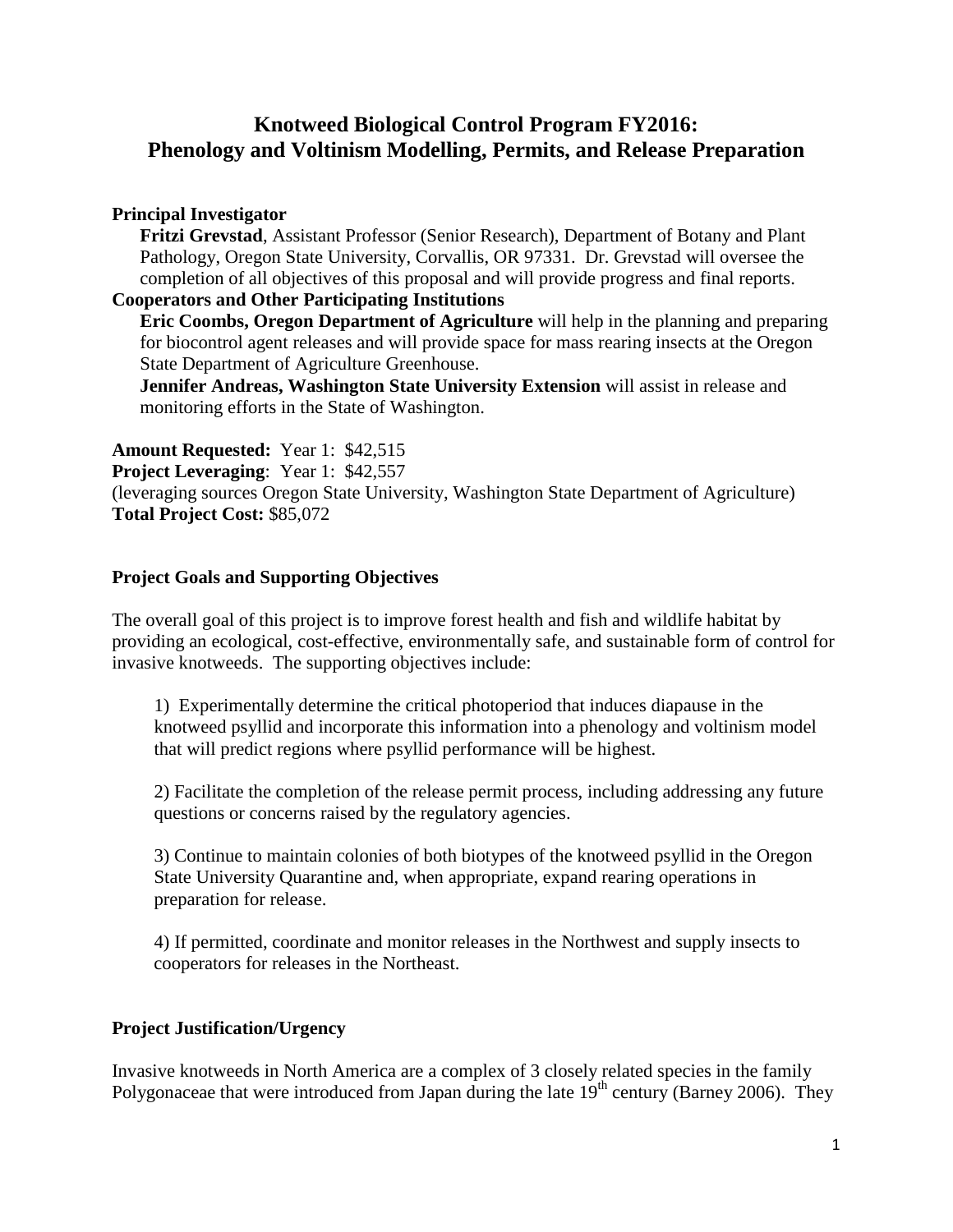include *Fallopia sachalinensis* (giant knotweed), *F. japonica* (Japanese knotweed), and the hybrid between the two *F.* x *bohemica* (Bohemian or hybrid knotweed). These large herbaceous perennials have spread throughout much of North America with the greatest infestations in the Pacific Northwest (Oregon, Washington and British Columbia), the northeast of the United States, and eastern Canada. Knotweeds are present in at least 41 U.S. states and eight Canadian provinces and are classified as noxious in ten states ((USDA-NRCS 2011). Knotweeds have also invaded Europe, New Zealand, and Australia and are listed among the "world's worst invasive species" by the World Conservation Union (Lowe et al. 2000). While capable of growing in diverse habitats, the knotweeds have become especially problematic along the banks and floodplains of rivers and streams, where they crowd out native plants and potentially affect stream nutrients and food webs (Beerling and Dawah 1993; Maerz et al. 2005; Gerber et al. 2008; Urgenson et al. 2009; McIver and Grevstad 2010). Dense knotweed thickets displace native plants through a combination of shading (Siemens and Blossey 2007), nutrient competition, and allelopathy (Murrell et al. 2011; Urgenson et al. 2012). The inability of tree seedlings to grow along invading stream banks is potentially detrimental to fish and other stream inhabitants that benefit from the shade of trees. In restoration projects, knotweeds must be fully removed before native plantings are successful. The dense stands have no known value for wildlife.

Many federal, state, and local agencies have active control programs against knotweeds. However, the large scale of the knotweed invasion in North America, the inaccessibility of some of the infestations, and the difficulty with which the plants are killed, all suggest that complete eradication of this plant is unlikely. Classical biological control has the potential to provide widespread and sustained reduction in knotweed abundance at a very low cost. Without a biological control program, chemical and mechanical inputs are likely to be needed on a permanent basis with variable to limited success.

An eagerly awaited biological control program against Japanese and Giant knotweeds (*Fallopia*  spp.) using the knotweed psyllid (*Aphalara itadori*) from Japan is currently under review for permitting by APHIS. The psyllid has been fully tested and was recommended for release by the Technical Advisory Group in November 2013. In 2014, APHIS requested additional testing to confirm no effect of adult stages on certain Threatened and Endangered plant species. We completed this additional testing in 2015, finding no measurable effects of adult stages on the non-target plants. A report of these results was submitted to APHIS in September 2015. With this information, APHIS can now complete the Biological Assessment to be reviewed by the US Fish and Wildlife Service for compliance with the Endangered Species Act.

Two biotypes of the knotweed psyllid are being maintained in the Oregon State University Quarantine. The two biotypes differ in their preference and performance on the various genetic types of knotweed. Both biotypes will be needed for the diversity of knotweed infestations that occur in North America. The northern biotype, from Hokkaido, Japan, performs best on giant knotweed (*Fallopia sachalinensis*) and is expected to be most effective as a biocontrol agent against this plant species. The southern biotype, from Kyushu, Japan, performs best on Japanese knotweed (*F. japonica*) and on hybrid knotweed (*F.* x *bohemica*).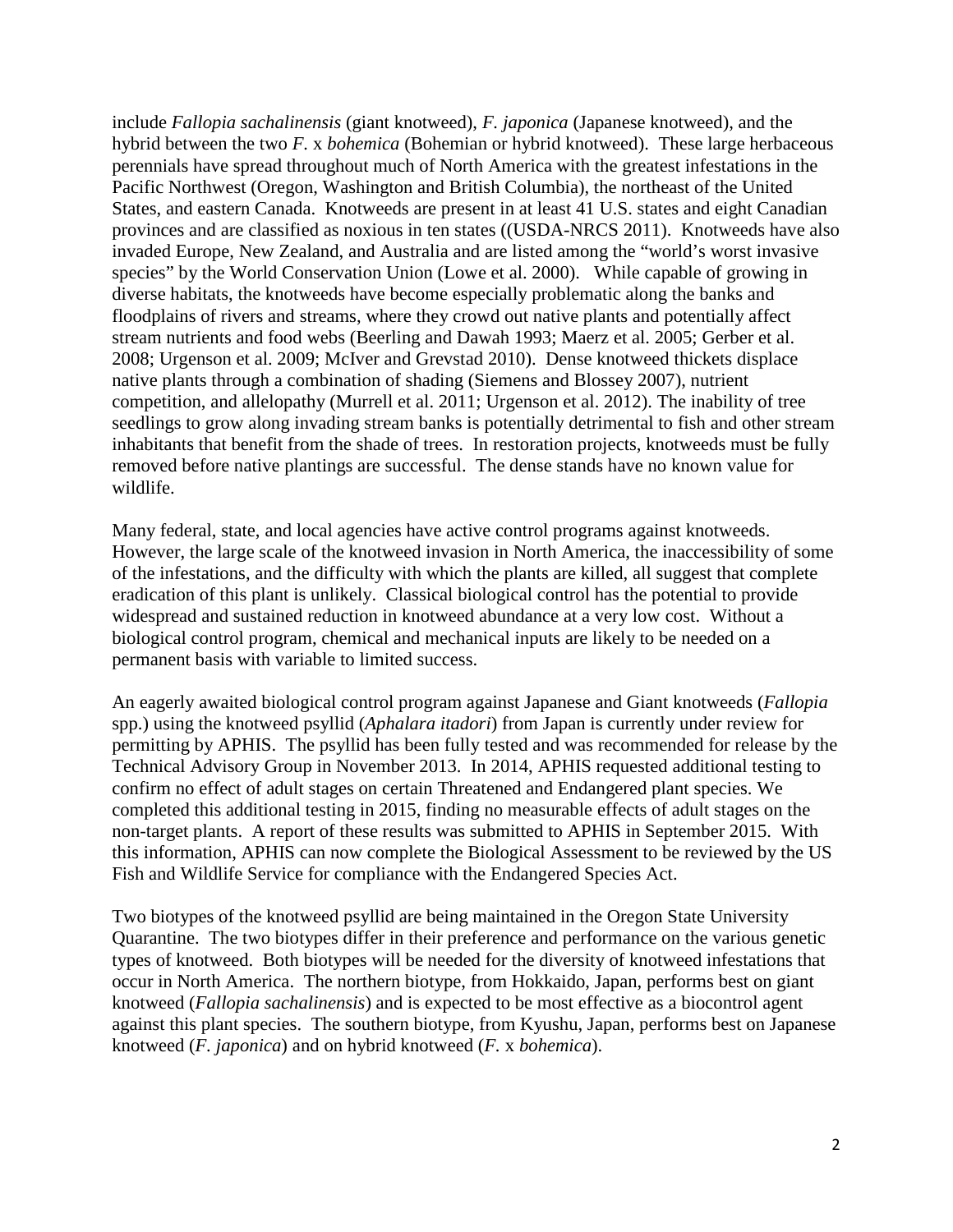An important factor that may influence the performance of insects introduced to new regions is their genetic based response to photoperiod. Many species, including the knotweed psyllid exhibit a short-day diapause response where diapause is induced when days shorten beyond a critical threshold. In their native locations, this response is adapted to providing optimal timing of the life cycle to favorable seasonal conditions and resources. However, when introduced to a new climate and/or latitude the photoperiod response may cause phenological asynchrony or an inappropriate number of generations. In a previous project supported by this funding program, we developed a model to predict the consequences of a short-day diapause response for newly introduced biocontrol agents (Grevstad and Coop 2015). Depending on details, the photoperiod response can influence whether they enter diapause too early or too late in the season, either of which could be detrimental. Populations of the knotweed psyllid previously released into the United Kingdom in 2010 have been difficult to establish and slow to expand and have not yet had impacts on knotweed. A likely problem is the difference in climate and latitude between the source of the insects (they used the southern biotype) and the U.K., which spans from 51 - 59° N. In North America the differences will not be so severe, but there may still be phenological mismatches to take into account in choosing release locations. Also, we expect that the two psyllid biotypes, which originate from different latitudes in Japan (43° N, and 33° N), will differ in the critical photoperiod that trigger diapause. We plan to use a simple chamber experiment to determine the critical photoperiod in both biotypes of the psyllid and incorporate these into our model along with available parameters for development rate and developmental thresholds (Myint et al. 2012). The model will produced maps of expected voltinism and degree of phenological mismatch. These can be used to select initial release sites that have the best chance for establishing thriving populations early in the control program.

#### **Approach**

#### **Objective 1: Critical photoperiod and phenology-voltinism model**

A phenology-voltinism model was developed by Grevstad and Coop (2015) and applied to a different insect (the loosestrife leaf beetle *Galerucella calmariensis*) as part of a previous FHP/FHTET project. In order to use the model to predict phenology and voltinism in the knotweed psyllid, we need to determine the critical photoperiod used that triggers diapause. We know from previous observations that diapause occurs will occur in response to short days, but the specific critical photoperiod is unknown. With a limited number of environmental chambers in the quarantine facility, we will use a two stage approach to determine the critical photoperiod.

In the first experiment, psyllids of each biotype will be reared separately on each of 5 replicate caged plants in two environmental chambers. Temperatures will be fixed at 21° C. In one of the chambers, the photoperiod will be gradually reduced over the course of several months (similar to seasonal change through the late summer and fall) and in the other chamber the photoperiod will remain constant. On a weekly basis, adult psyllids will be sampled and scored as to whether they are in a reproductive or diapause state. Conveniently, *A. itadori* adults change coloration from the medium tan color of reproductive individuals to a dark brown/black in diapausing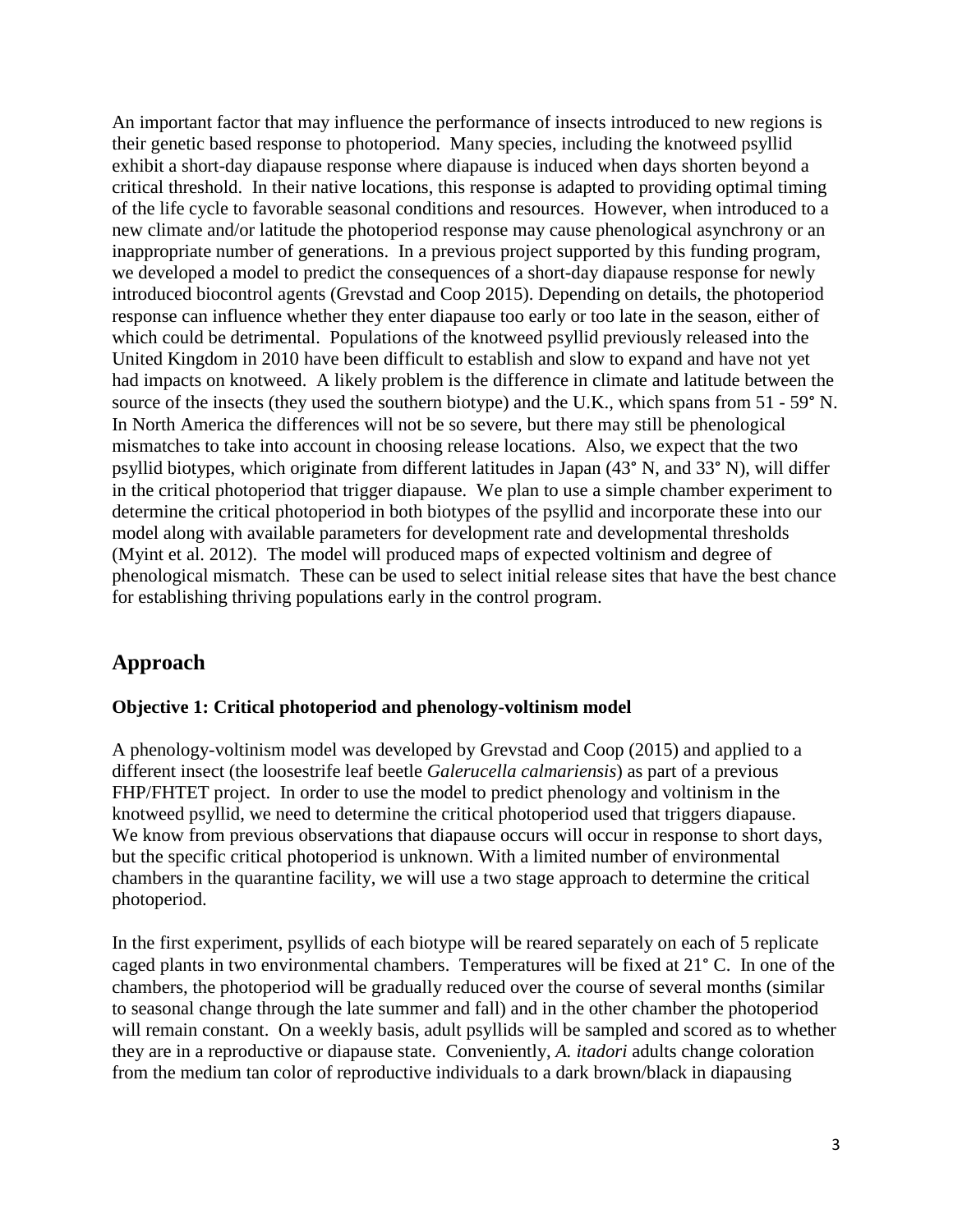individuals. Behavioral differences are also present. From this experiment, we will get a rough approximation of the critical photoperiod that can be further defined in the next experiment.

For the second experiment, we will use two chambers with two different photoperiods chosen to straddle the approximate critical photoperiod determined in the first experiment. Cohorts of each of the two biotypes will be reared in each chamber. After the adults emerge and have had time to feed and mature for  $\sim$ 2 weeks, they will be individually scored as to whether they are reproductive or diapausing. Logistic regression analysis will be use to determine the critical photoperiod as defined as the day length where 50% of the population enters diapause.

The critical photoperiod will be plugged into our model along with development parameters already available (Myint et al. 2012) to produce maps of expected voltinism and phenological synchrony (Fig. 1).



## A) Number of attempted generations

B) Degree of phenological mismatch



Figure 1. Example of the type of map output that will be created for the knotweed psyllid (see Grevstad and Coop 2015 for details).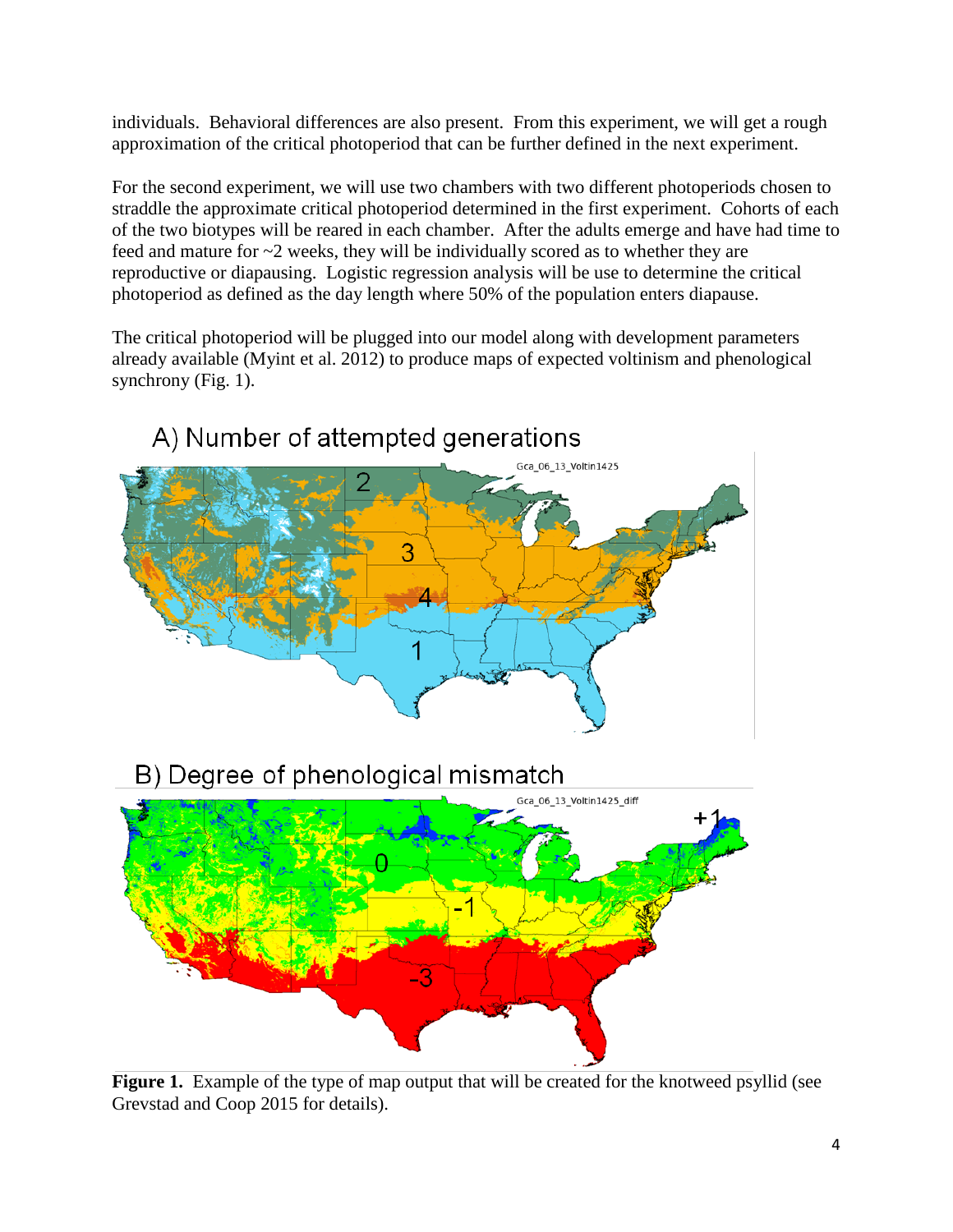#### **Objective 2: Completion of the permitting process**

At the time of submission of this proposal, APHIS should be in the process of finishing the Biological Assessment (BA) for the knotweed psyllid and incorporating new test results that were completed last year and submitted as a report to APHIS in September 2015. The project investigator will periodically check in with APHIS during the course of the year to encourage progress in the permit review and to assist them with any needed details for preparation of the review documents. When the BA is completed, it will be forwarded to the U.S. Fish and Wildlife and additional concerns of that agency may need to be addressed.

#### **Objective 3: Maintain quarantine colonies and expand rearing**

Throughout the project period, we will maintain healthy colonies of both biotypes of the psyllid. This requires maintaining a steady supply of knotweed plants--field collection of knotweed rhizomes, potting up the plants, watering, and controlling greenhouse pests. The plants are transferred into the quarantine colonies where they support development of one to two generations of psyllids. Dead or depleted plants are removed from the cages as needed and disposed through the autoclave.

#### **Objective 4: Coordinate and monitor releases**

Although it is difficult to know when release permits will be issued, we are planning for a release in the summer of 2016. In anticipation of releases, we will begin to increase our rearing operations in the quarantine. The goal will be to maintain 10,000-20,000 psyllids (as can be accomplished in the limited greenhouse space in the quarantine) through spring months so that releases can be made soon after permits are issued. Once permits are issued, depending on timing, we will make initial field releases into Oregon and Washington field sites and provide insects to East Coast collaborators where further rearing/releases will occur. At this point we will also transfer populations to a larger, non-quarantine greenhouse at the Oregon Department of Agriculture in Salem, Oregon where rearing can occur on a much larger scale.

#### **Expected Products and Outcomes**

If approved for release, the knotweed psyllid will be an extremely valuable control tool that will eventually be available for release into all locations where in North America where knotweeds are a problem. At best, the psyllid populations will expand to reach high densities wherever knotweed occurs, causing a substantial decline in its abundance and impacts. In the least, the psyllid will provide an added stress to the plant that will reduce its aggressiveness, slow its rate of spread, and make it easier to eliminate using integrated control tools. Either way the psyllid is likely to provide large economic and environmental benefits.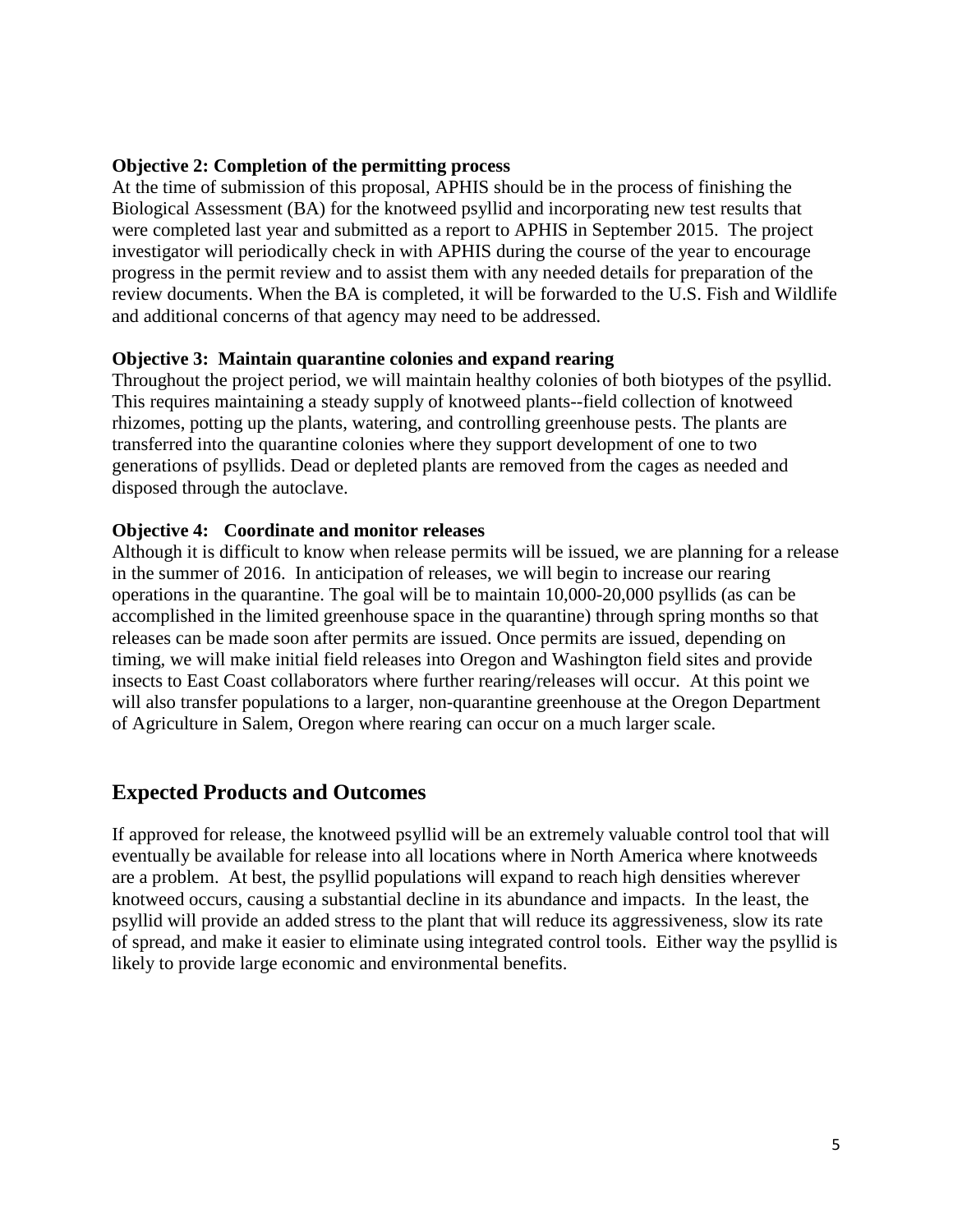## **References**

- Barney, J. N. 2006. [North American history of two invasive plant species: phytogeographic](http://apps.isiknowledge.com.offcampus.lib.washington.edu/BIOSIS/CIW.cgi?SID=A1@kl63aeb7Jd@AN2am;Func=Abstract;doc=10/11) [distribution, dispersal vectors, and multiple introductions](http://apps.isiknowledge.com.offcampus.lib.washington.edu/BIOSIS/CIW.cgi?SID=A1@kl63aeb7Jd@AN2am;Func=Abstract;doc=10/11) Biological Invasions 8 (4) : 703-717.
- Beerling, D. J. and H. A. Dawah. 1993. Abundance and diversity of invertebrates associated with *Fallopia japonica* (Houtt. Ronse Decraene) and *Impatiens glandulifera* (Royle): two alien plant species in the British Isles. *The Entomologist* 112 (2): 127-139.
- Gerber, E., Krebs, C., Murrell, C., Moretti, M., Rocklin, R., Schaffner, U. 2008. Exotic invasive knotweeds (*Fallopia* spp.) negatively affect native plant and invertebrate assemblages in European riparian habitats. Biol. Cons. 141, 646-654.
- Grevstad, F.S. and L.B. Coop. 2015. The consequences of photoperiodism for organisms in new climates. Ecological Applications 25: 1506-1517.
- Lowe S., M. Browne, S. Boudjelas, and M. De Poorter. 2000. *100 of the World's Worst Invasive Alien Species A selection from the Global Invasive Species Database*. The Invasive Species Specialist Group (ISSG**)** a specialist group of the Species Survival Commission (SSC) of the World Conservation Union (IUCN), 12pp
- Maerz, J. C., B. Blossey, V. Nuzzo. 2005. Green frogs show reduced foraging success in habitats invaded by Japanese knotweed. Biodiversity and Conservation 14: 2901–2911.
- McIver, J., Grevstad, F. 2010. Natural Enemies of Invasive Knotweeds in the Pacific Northwest. Forest Health Technology Enterprise Team, Morgantown, West Virginia.
- Myint, Y. Y., Nakahira, K., Takagi, M., Furuya, N., & Shaw, R. H. (2012). Using life-history parameters and a degree-day model to predict climate suitability in England for the Japanese knotweed psyllid *Aphalara itadori* Shinji (Hemiptera: Psyllidae). Biological Control 63: 129- 134.
- Murrell, C., E. Gerber, C. Krebs, M. Parepa, U. Schaffner, and O. Bossdorf. 2011. Invasive knotweed affects native plants through allelopathy. American Journal of Botany 98: 38-43.
- Urgenson, L.S., S.H. Reichard, and C.B. Halpern. 2009. Community and ecosystem consequences of giant knotweed (*Polygonum sachalinense*) invasion into riparian forests of western Washington, USA.
- Urgenson, L.S., S.H. Reichard, and C.B. Halpern. 2012. Multiple competitive mechanisms underlie the effects of a strong invader on early- to late-seral tree seedlings. Journal of Ecology 100: 1204-1215.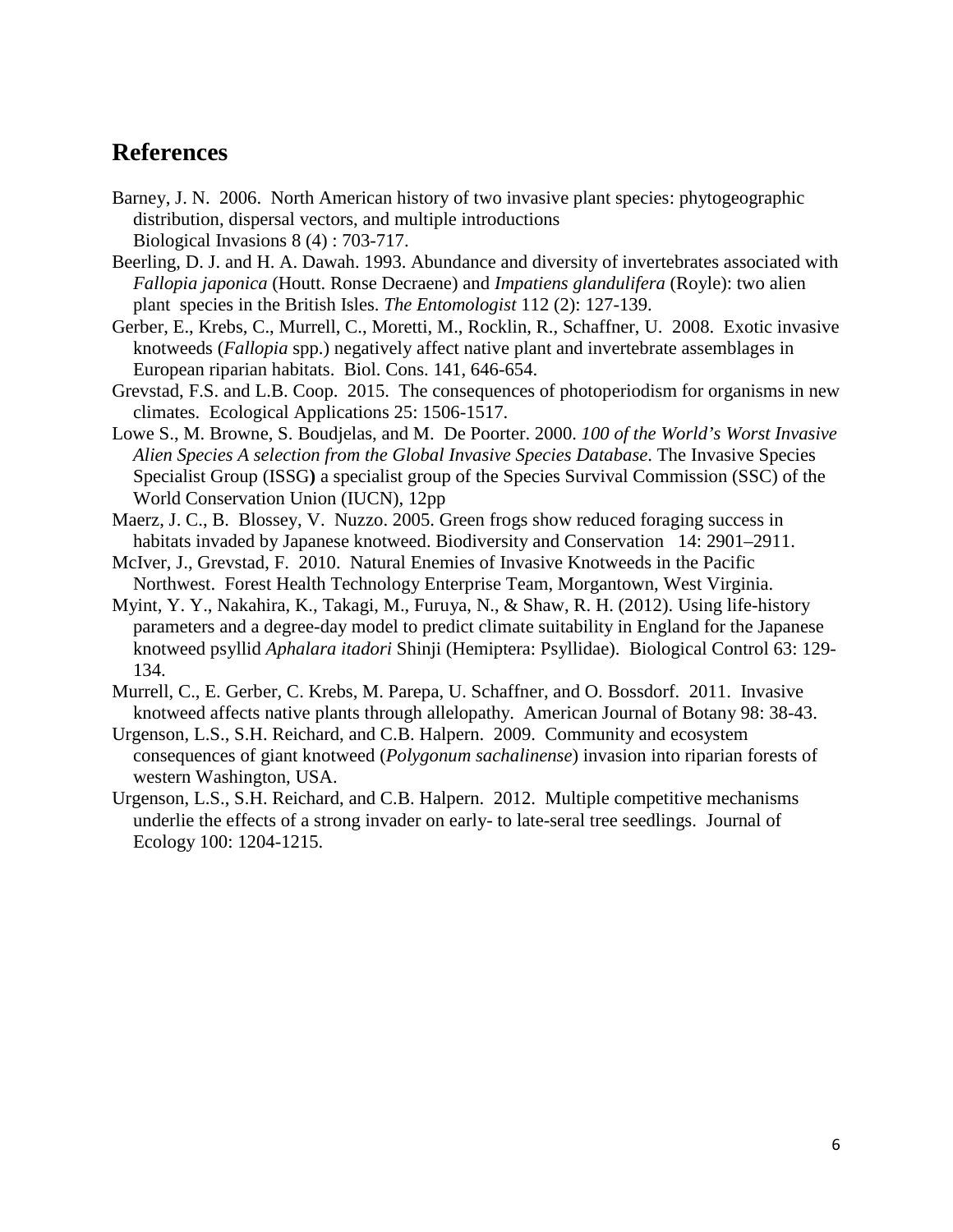# **Budget**

Project Period: May 1, 2016 -- April 30, 2017

| <b>Cost Elements</b>         | <b>Details</b>                                                        | <b>Forest Service</b><br><b>Contribution</b> |
|------------------------------|-----------------------------------------------------------------------|----------------------------------------------|
| <b>Direct Costs:</b>         |                                                                       |                                              |
| <b>Salaries</b>              |                                                                       |                                              |
| Principal Investigator       | 27% FTE for 12 months                                                 | \$21,527                                     |
| <b>Fringe Benefits</b>       |                                                                       |                                              |
| Principal Investigator       | O.S.U. benefits rate $=$ 49% of salary                                | \$10,548                                     |
|                              |                                                                       |                                              |
|                              | <b>Total Salaries and Benefits:</b>                                   | \$32,075                                     |
|                              |                                                                       |                                              |
| <b>Travel</b>                | Travel costs for the P.I. to attend one national                      |                                              |
|                              | meeting                                                               | \$1,600                                      |
|                              | Driving costs for collecting plants from field                        |                                              |
|                              | sites and attending meetings in Pacific                               |                                              |
|                              | Northwest $\left(\frac{1200}{31} \times \$0.575}{\text{mile}}\right)$ | \$690                                        |
|                              | <b>Total Travel:</b>                                                  | \$2,290                                      |
| Supplies (expendable)        | Supplies for growing plants and rearing                               |                                              |
|                              | insects: pots, soil, fertilizer, cage material,                       |                                              |
|                              | light bulbs for environmental chamber                                 | \$350                                        |
|                              |                                                                       |                                              |
| <b>Other Direct Expenses</b> | Quarantine costs: 52 weeks $@$ \$150 per week                         | \$7,800                                      |
|                              |                                                                       |                                              |
| <b>Total Requested</b>       |                                                                       | \$42,515                                     |

# **Matching Contributions**

| <b>Source</b>                     | <b>Details</b>                                            |          |
|-----------------------------------|-----------------------------------------------------------|----------|
| <b>Oregon State</b><br>University | Unrecovered indirect expenses (46% of<br>requested total) |          |
|                                   |                                                           | \$19,557 |
| <b>Washington State</b>           | Comitted for May 1, 2016 - April 30, 2017                 |          |
| Department of                     |                                                           |          |
| <b>Agriculture</b>                |                                                           | \$23,000 |
|                                   |                                                           |          |
|                                   |                                                           |          |
| <b>Total Match</b>                |                                                           |          |